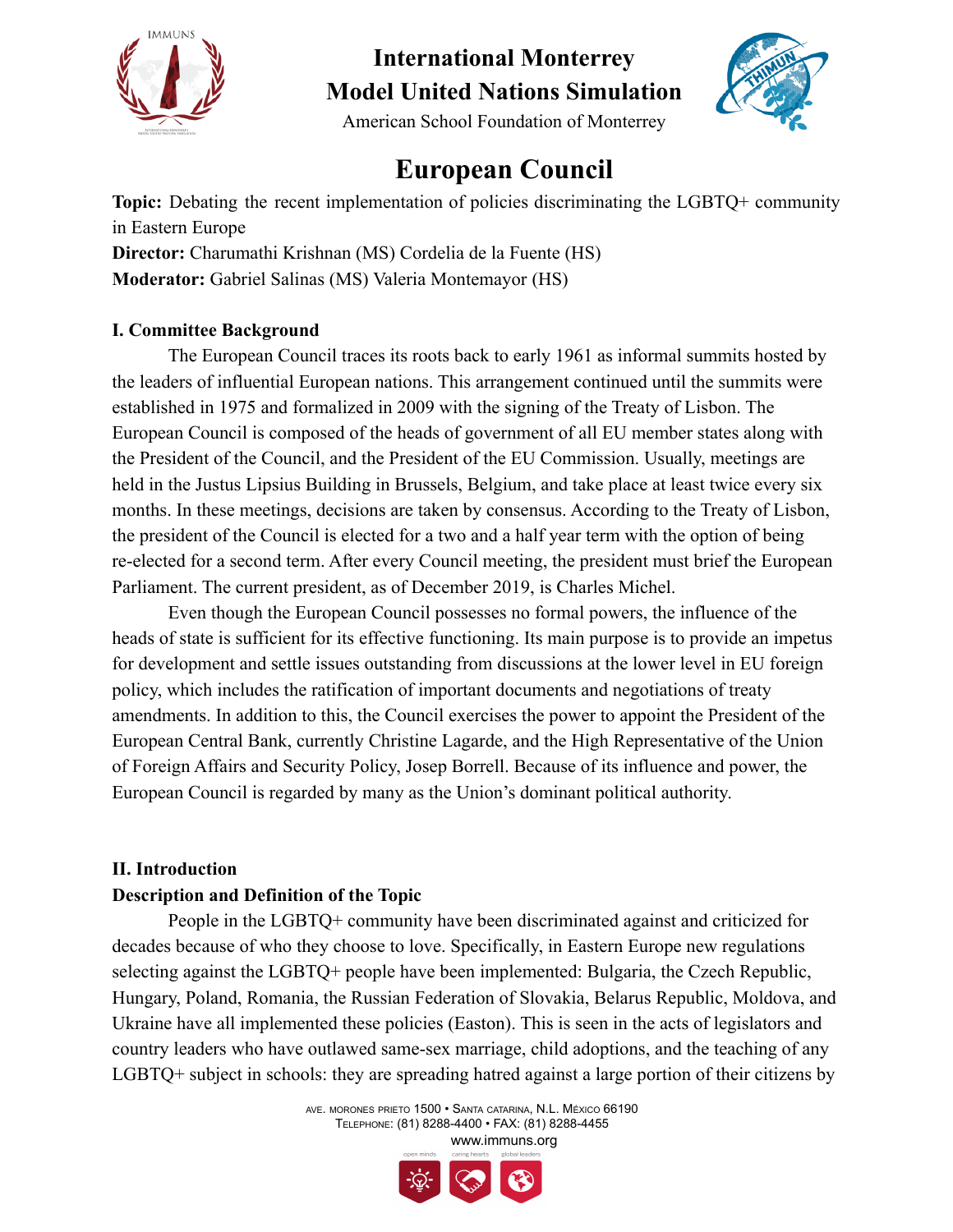



American School Foundation of Monterrey

enforcing these regulations. According to a BBC article, a 2019 CBOS poll reported that "66% of respondents" believe same-sex couples should not "have the right to marry", while "67% said they should not be open about their way of life in public", and 84% believe they "should not be able to adopt children" (Easton, 2021).

Discrimination against the LGBTQ+ community has cost Eastern European countries about a yearly 2% in economic growth: countries such Hungary, Poland, Romania, and Ukraine are losing billions of dollars each year due to the lack of equality in the workplace, health costs related to HIV/AIDS, and depression (Greenhalgh, 2021). Author George Perlov said that "countries that are more open (in terms of LGBTQ+ rights) are generally speaking financially and economically are in a much better place" (Greenhalgh, 2021). Same-sex marriage and being part of the LGBTQ+ community is only allowed in a few countries and even there they are discriminated against by many. People have faced physical attacks, making it hard for them to live openly and stay true to who they are.

#### **The Problem**

Europe, once a pioneer of LGBTQ+ rights, has started to demonstrate discrimination against the community; governments of certain countries have been particularly involved in these anti-humanitarian behaviors. For instance, recent laws and restrictions have been implemented by the Hungarian parliament and supported by their Prime Minister, Viktor Orbán; these ban the promotion of content that encourages "homosexual behavior" in children, to prevent awareness on the topic (Kottasová, 2021). This lack of education with minors has left teens confused as to what they are feeling, making them feel alone and different in a predominantly straight community. Likewise, Poland's sudden turn on the homosexual community has caused a worldwide controversy with anti-LGBTQ+ supporting the government, and the rest, LGBTQ+ members and allies, are protesting the recent events.

With the new laws that governments have imposed, government officials have significantly increased their hate speech and the number of hate crimes reported has increased; hate crimes have increased as a result of how people do not feel threatened by the government as they implement homophobic regulations. In addition to the already increasing hate, government officials in Armenia, Hungary, Poland, and Russia have officially banned pride events or any type of event that raises awareness towards the community (Kottasová, 2021). Turkey was the pioneer for this new wave of homophobia as they decided to ban gay pride marches in 2015 and even persecuted those who refused to stand down and hoped to regain their voice. One huge problem with the said situation is the growth of the presence and activity of the anti-LGBTQ+, anti-gender, and neo-Nazi protesters, who try to spread their ideas in erroneous and harmful ways. In addition to utilizing social media, these groups go as far as to make their public

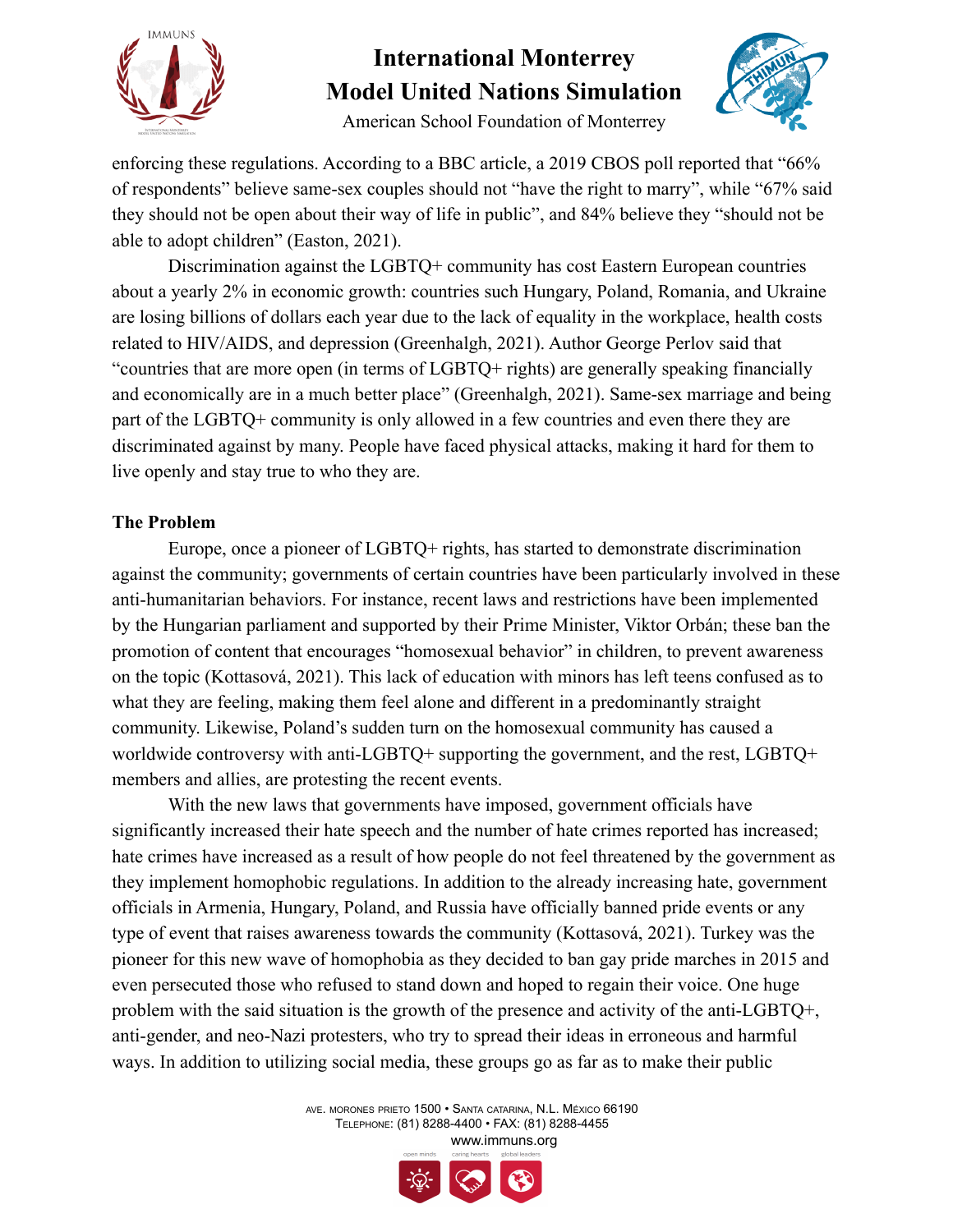



American School Foundation of Monterrey

appearances known by protesting against the community in the same pride marches that are intended to support them (Kottasová, 2021).

### **III. History of the Topic Chronological History of the Topic**

Homosexuality in Europe was not viewed as something inherently bad during the early Roman Empire. Only homosexual men who participated in sexual intercourse were seen as sexually deviant and were persecuted for it. However, as time progressed, people became more intolerant towards LGBTQ+ identifying individuals (Mitchell, 2008). In 390 CE, Roman emperors Valentinian, Arcadius, and Theodosius created new anti-homosexual legislation decreeing: "he that basely abandons his sex cannot aspire to that of another without undergoing the supreme punishment" (Mitchell, 2008). This now meant that all homosexuals would be severely punished. This viewpoint adhered itself to Christianity and spread through its culture.

In the middle ages, after the fall of the Roman Empire, the views on homosexuality remained, for the most part, the same: all homosexual men were persecuted throughout Europe. However, homosexual women were not as persecuted as long as they would not try to simulate heterosexual relationships. Female homosexual relationships were not seen as sexual, therefore they were not deemed homosexual, allowing them to evade persecution (Bullough & Brundage, 2013). Regardless, if homosexual women were caught attempting to create the conditions of heterosexual intercourse they would be no different from homosexual men. The punishment remained the same since the late Roman Empire: homosexuals and effeminate men would be given the death penalty. The situation concerning homosexuality, its views, and its consequences, remained constant until around the 1700s (Bullough & Brundage, 2013).

During the 1700s, the punishment for having same-sex attraction was usually the death penalty. In Great Britain, during the pre-French Revolution times, people who identified as gay or lesbian would be burned or hung to death, castrated, or stoned. It was until 1786 that these punishments would be replaced with imprisonment (Zamora García & Ranz, 2019). In 1791, during the French Revolution, these laws finally changed: homosexual intercourse was no longer a crime in France. However, society was not open to these changes and did not accept this kind of love, making it dangerous and unthinkable for any homosexual to come out without putting their lives at risk from society. Throughout time, the right of being attracted to the same-sex has not been enforced nor protected by many countries and has had significant setbacks. For instance, during Queen Victoria's rule, she applied the law that anyone that was attracted to the same-sex would spend two years in prison; anyone who acted on these attractions would have a life sentence in prison (Zamora García & Ranz, 2019).

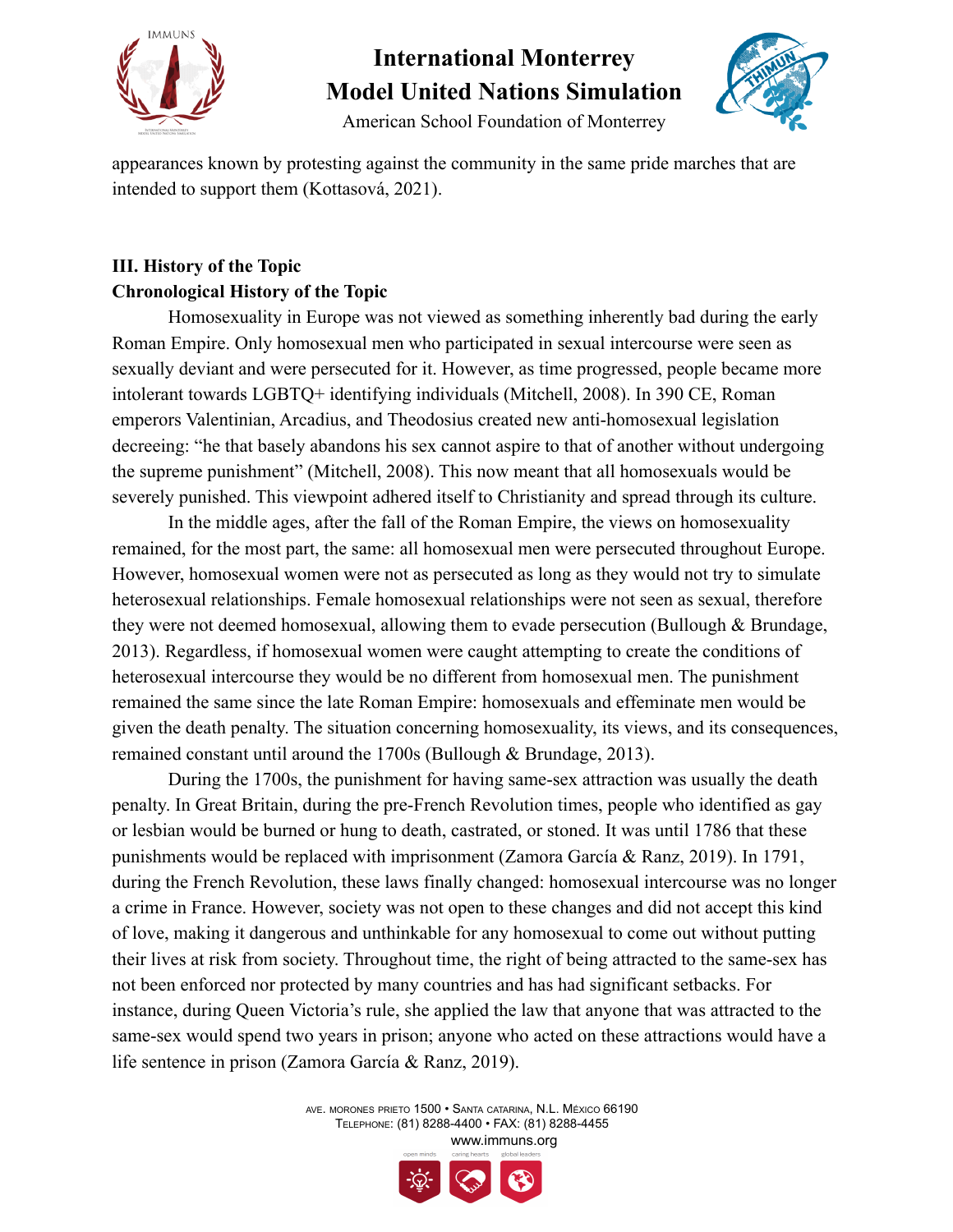

American School Foundation of Monterrey



Scholars say that during the early 20th century, in the initial stages of the Russian Revolution, some revolutionary transformations took place "under initial Bolshevik policies" (Gradskova, et al., 2020). One of these policies included the decriminalization of homosexual relationships amongst Russian people. However, the Stalinist regime revoked these policies under his totalitarian version of communism: he re-criminalized "male homosexuality" in 1934 (Gradskova, et al., 2020). From this point forward, it was illegal to be a gay man in Russia for most of the 20th century until 1993, when male homosexuality was decriminalized once again; still, there were many discriminating regulations against the LGBTQ+ community in place. Meanwhile, in Czechoslovakia, the public would not discuss sexual orientation topics openly: it was a topic that generally would be avoided. The same trend could be seen in Russia and other eastern European countries. This idea of 'ignoring' conversations surrounding sexuality was dismissed during the 1970s and 80s when this topic became openly discussed. This trend was also seen in the East German Democratic Republic (GDR) (Gradskova, et al., 2020).

During the 60s, the countries of Czechoslovakia, Hungary, East Germany, and Bulgaria decriminalized male homosexuality; however, culturally, people had the same views on the LGBTQ+ community as they had: a demeaning, non-human-like view (Gradskova, et al., 2020). Near the end of the century, in 1995, as the Polish constitution was being drafted: Article 32 Paragraph 2 originally stated that sexual orientation was not ground for discrimination. However, this version was blocked by protests from "right-wing parties and the then-President Lech Wałsęa" who claimed that such an inclusion would be a "'threat to the family and moral upbringing of children'" (Czarnecki, 2007). Homosexuality was legalized in Poland in 1932, earlier than most other European countries; same-sex marriage was still illegal and the whole topic was a taboo (Snijders, n.d.). Polish society did not accept gay men seeing as they were often beaten, discriminated against, robbed, and even killed. In 1985, all gay people had to deal with a policy requiring them to be registered in a database to supposedly control the spread of HIV; the government used several tactics including blackmail and force to get them to register (Snijders, n.d.). In Warsaw, pride events were banned up until 2005, in this year people fought the resistance against the moment and went to march and voice their pride (Roache, 2019).

#### **Historical Case Studies**

#### Swiss Vote on Gay Marriage

LGBTQ+ organizations and supporters in Switzerland hailed a "historic day" for the country after Swiss voters decisively supported same-sex marriage in a vote on Sunday, September 7th, 2021 (Amiel, 2021). Church groups and conservative political parties rejected the plan in the run-up to the election, claiming it would jeopardize the traditional family ideals and values (*Switzerland same-sex ... yes* 2021). Since 2007, same-sex couples in Switzerland have

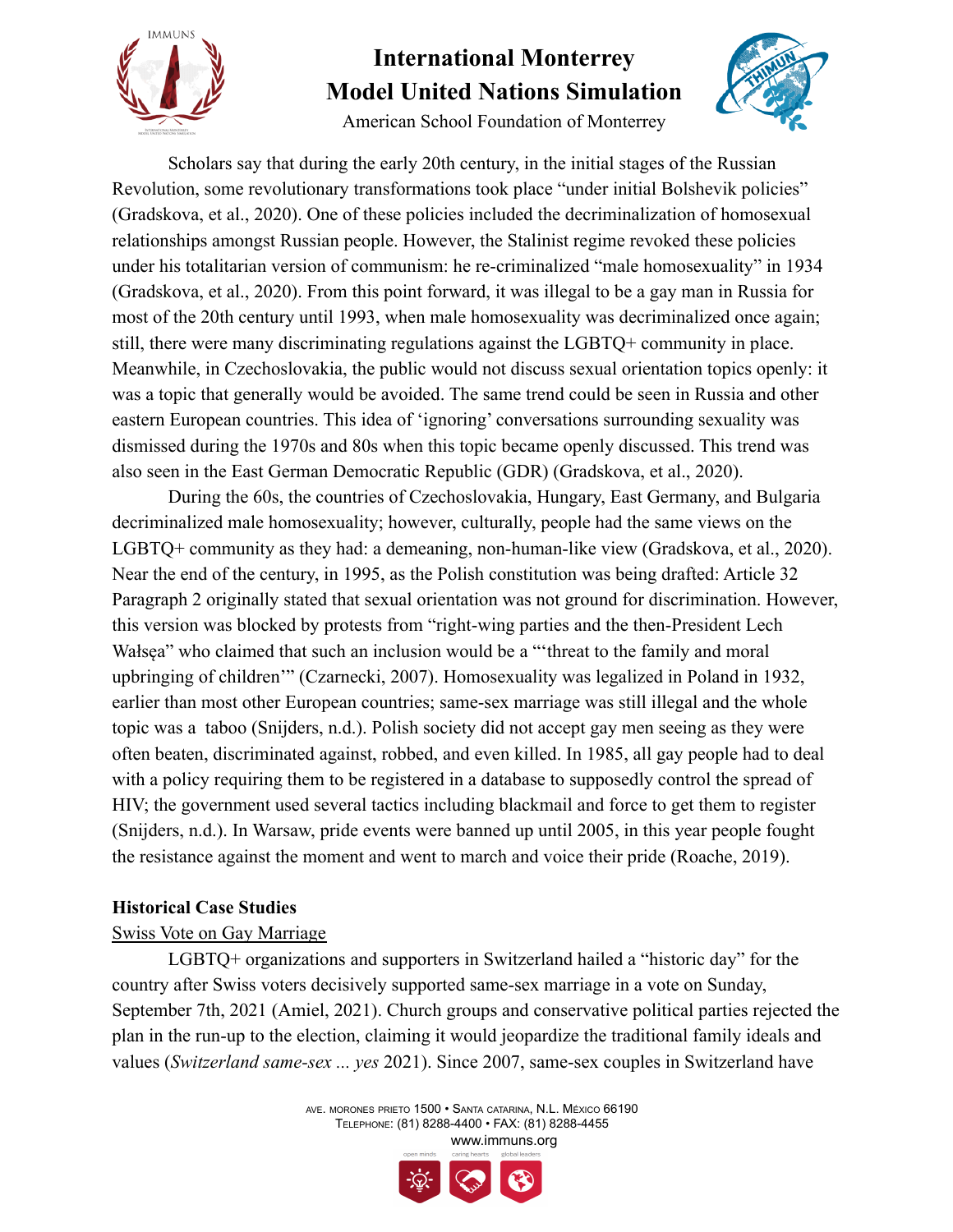

American School Foundation of Monterrey

been able to register partnerships; however, some privileges are limited. The vote that was carried out would ensure fewer restrictions on the union process. Likewise, same-sex couples will be able to adopt unrelated children while married lesbian couples will be able to have children through sperm donation; something that these couples were previously unable to do as a result of the restrictions in place (Amiel, 2021). "'It is a historic day for Switzerland, a historic day when it comes to equality for same-sex couples, and it is also an important day for the whole LGBTQ+ community,' Jan Muller, of the 'yes' campaign committee, told AFP news agency" (*Switzerland same-sex ... yes* 2021). It is important to note that there is still one-third of the swiss population which was not in favor of the new legislation: it is up to the current leaders of the country to make sure that the people who abstained or voted against can understand the significance that this vote had on the LGBTQ+ community.

### Same-Sex Marriage and Adoption in Spain

LGBTQ+ rights have experienced notable changes over the last decades in Spain. Back during the early Roman Empire in Spain, sexual interaction between men and same-sex marriages occurred until a law against homosexuality was promoted by Christian emperors. Hundreds of years later, after recognizing unregistered cohabitation between same-sex couples countrywide since 1994 and 1997, Spain legalized both same-sex marriage and adoption rights for same-sex couples in 2005 (McLean, 2005). The bill passed 187 to 147, and the freedom to marry and to adopt children regardless of gender identity or sexual orientation positively affected the country. Even though the vote was a close 56% to 44%, Spain was named one of the top 15 liberal countries that accept the LGBTQ+ community; this was reflected in how the community was more inclusive and diverse. Currently, around 90% of the population accepts homosexuality and the number keeps growing (Fernandez, 2021). This trend is especially helping teenagers, giving them a chance to express themselves without being scared of how the community will react to them if they are not heterosexual. Even couples from all around the world move to Spain due to the acceptance and aid the country and its people bring to the LGBTQ+ community. Even so, in 2018, 27-year-old activist, Angela Ponce, became the first transgender woman to compete in the Miss Universe contest, where she received a standing ovation, this shows how Spain and its movements are positively affecting the world (Fernandez, 2021).

#### Same-Sex Marriage in Armenia

Socially, the entire LGBTQ+ topic is a taboo, with 55% of interviewees in Armenia stating that they would cease any relationship with a friend or relative if they came out to be gay (*LGBT rights in Armenia* 2021). Moreover, Armenian LGBTQ+ citizens face a variety of legal and social obstacles while trying to achieve marriage, due to the unjust laws which define

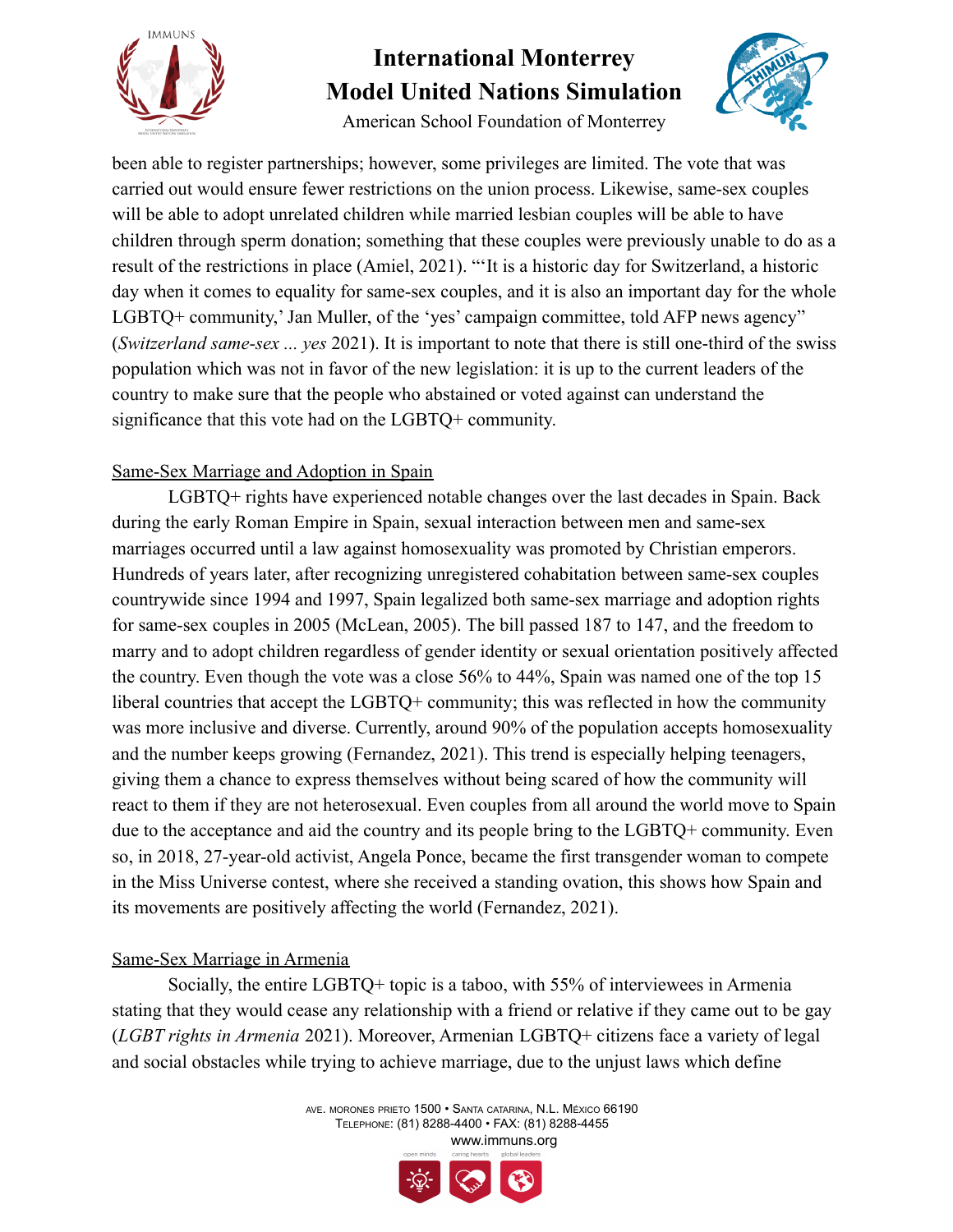

American School Foundation of Monterrey

marriage as a union between a man and a woman. Many families are forced to go into a free union, meaning they are together but are not married, as a result of such discrimination. According to Equaldex, Armenians face no protection against this discrimination which leaves them vulnerable to a homophobic society (*LGBT rights in Armenia* 2021). Adding on, since same-sex marriage is illegal in Armenia, homosexual couples are unable to adopt a child: the law states that only married couples can adopt children, preventing any gay couple from adopting. Likewise, many other rights that Armenians earn from being married are denied to homosexual couples (Marukyan, 2011).

#### Gulags in the USSR

In the Union of Soviet Socialist Republics (USSR), during the 1950s-70s, homosexuals were sent to correctional facilities in GULAG camps. In these camps, inmates were submitted to conversion therapy. However, the homosexual women imprisoned there were especially disruptive and resisted conversion therapy. In 1958, a colonel overseeing some gulags stated that "Because of jealousy, women create a scene, fight, knife one another and commit a range of crimes, drawing the youth into this and corrupting the latter. This also prevents other inmates from serving their sentences in peace" (Alexander, 2018). The men were not giving up without a fight, they refused conversion therapy; however, they would not create major disruptions. In the Gulags, homosexuals were treated with harsher methods than those convicted of anti-revolutionary activity: they were humiliated physically and psychologically, isolated, and sometimes raped. Homosexuals continued being persecuted in the union constantly up until 1991, when the USSR divided into many individual countries, each of which adopted their views and legislation regarding same-sex attraction and relationships; most of which kept the Soviet Code shortly afterward.

### The Scientific-Humanitarian Committee

The very first gay and lesbian organization, The Scientific-Humanitarian Committee, was founded in Berlin in 1897. Its main objective consisted of helping the LGBTQ+ community achieve freedom from persecution and have the right to go out in public without hiding their sexual orientation. This organization was founded by Magnus Hirschfeld, a Jewish doctor who believed in "Justice through science" (Levy, 2020). The organization is named The Scientific-Humanitarian Committee because it is based on Hirschfeld's belief in achieving social justice through scientific knowledge. One of the first actions that this organization made was to write a petition to go against the Imperial Penal Code: a code that does not allow same-sex attraction (Schlagdenhauffen, 2020). To add on, this organization was able to stand up for the rights of homosexuals by writing poems, sponsoring rallies, and campaigning for legal change. This

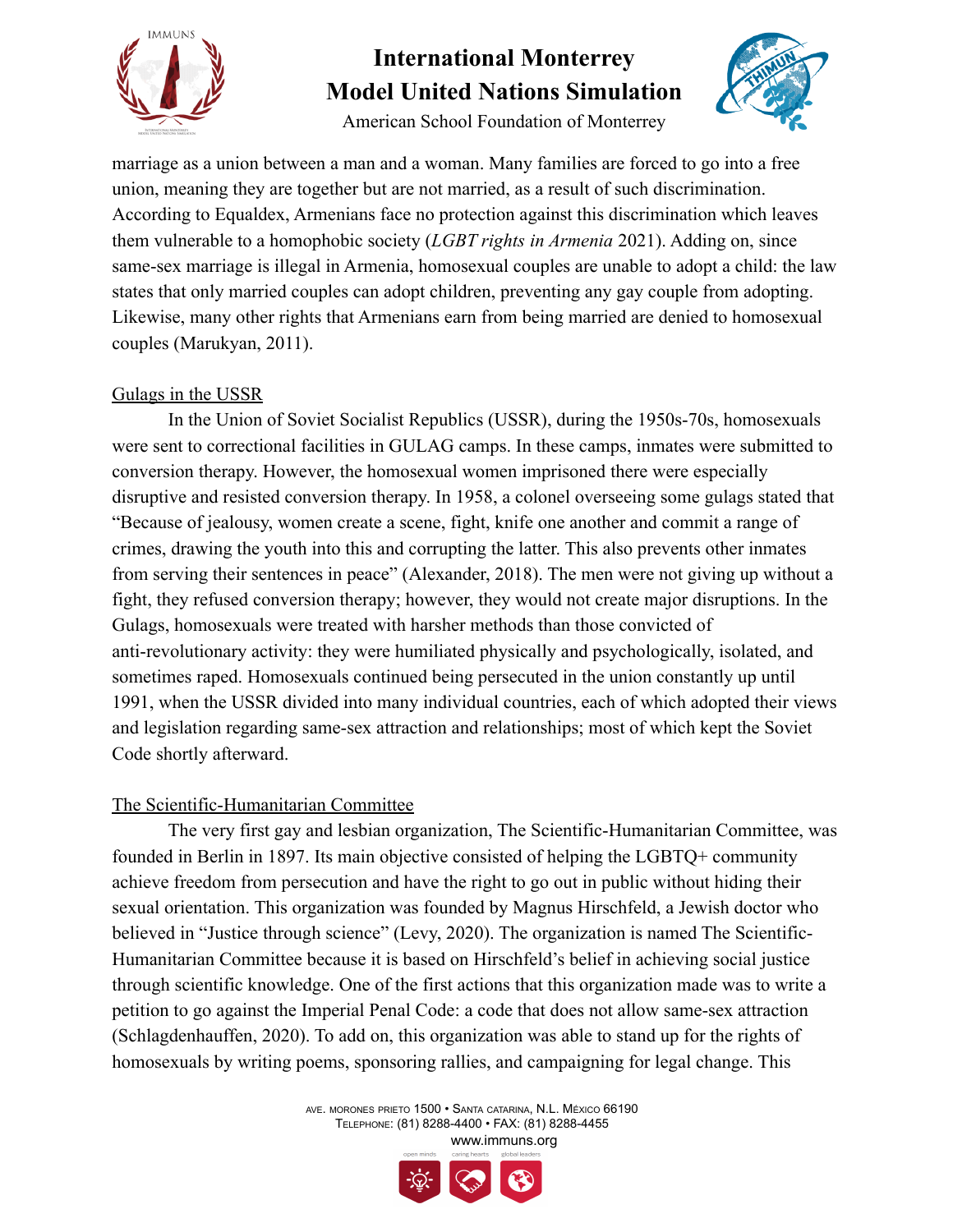

American School Foundation of Monterrey



organization was so successful that homosexual men and women were able to get more freedom in Germany and many communities started accepting them. Adding on, other organizations started to emerge, for example, the British Society for the Study of Sex Psychology. However, despite the success of this organization, homosexuals in Eastern Europe are still harassed and discriminated against daily (*History of Homosexuality ... Berlin* n.d.).

### **Past UN Actions**

The United Nations has been trying to advance and protect the human rights of LGBTQ+ people. In 2011, the UN Human Rights Council (UNHRC) passed the first resolution regarding this issue; it was mainly concerned about violence towards the LGBTQ+ community and their human rights, sexual orientation, and gender identity. Two years later, in July 2013, the UN High Commissioner for Human Rights launched the UN's Free & Equal campaign to promote understanding of the LGBTQ+ community. Adding on, the UN Refugee Agency played a crucial role in assisting LGBTQ+ people in fleeing violence and persecution, and in helping them resettle in more welcoming countries. Finally, in 2015, the UN created and called to action the United Nations Sustainable Development Goals (SDGs). Out of the 17 goals, the UN SDG goal number 5 advocates for Gender Equality throughout the world. As a result, all countries committed to the SDGs are also committed to ensuring that LGBTQ+ people are not "left behind" (*Ten Ways the ... Rights* 2017).

Vitit Muntarbhorn was designated as the UN's first-ever Independent Expert on Sexual Orientation and Gender Identity in September 2016. In that capacity, he has fought to prevent violence and prejudice against LGBTQ+ individuals in all UN member nations; likewise, he has worked to improve the popular opinion regarding the community (*Ten Ways the ... Rights* 2017). On the other hand, the UN has also released several ground-breaking reports on "discrimination and violence against individuals based on their sexual orientation and gender identity", as well as guidelines and suggestions for national governments to use as a reference to deal with these issues (*Ten Ways the ... Rights* 2017). The United Nations Office of the High Commissioner for Human Rights (OHCHR) slammed the planned US ban on qualified transgender people serving in the military in July 2017. In response to the situation, UN Secretary-General Ban Ki-moon utilized his platform to push for equality repeatedly and consistently during his tenure from 2010 to 2017 (*Ten Ways the ... Rights* 2017).

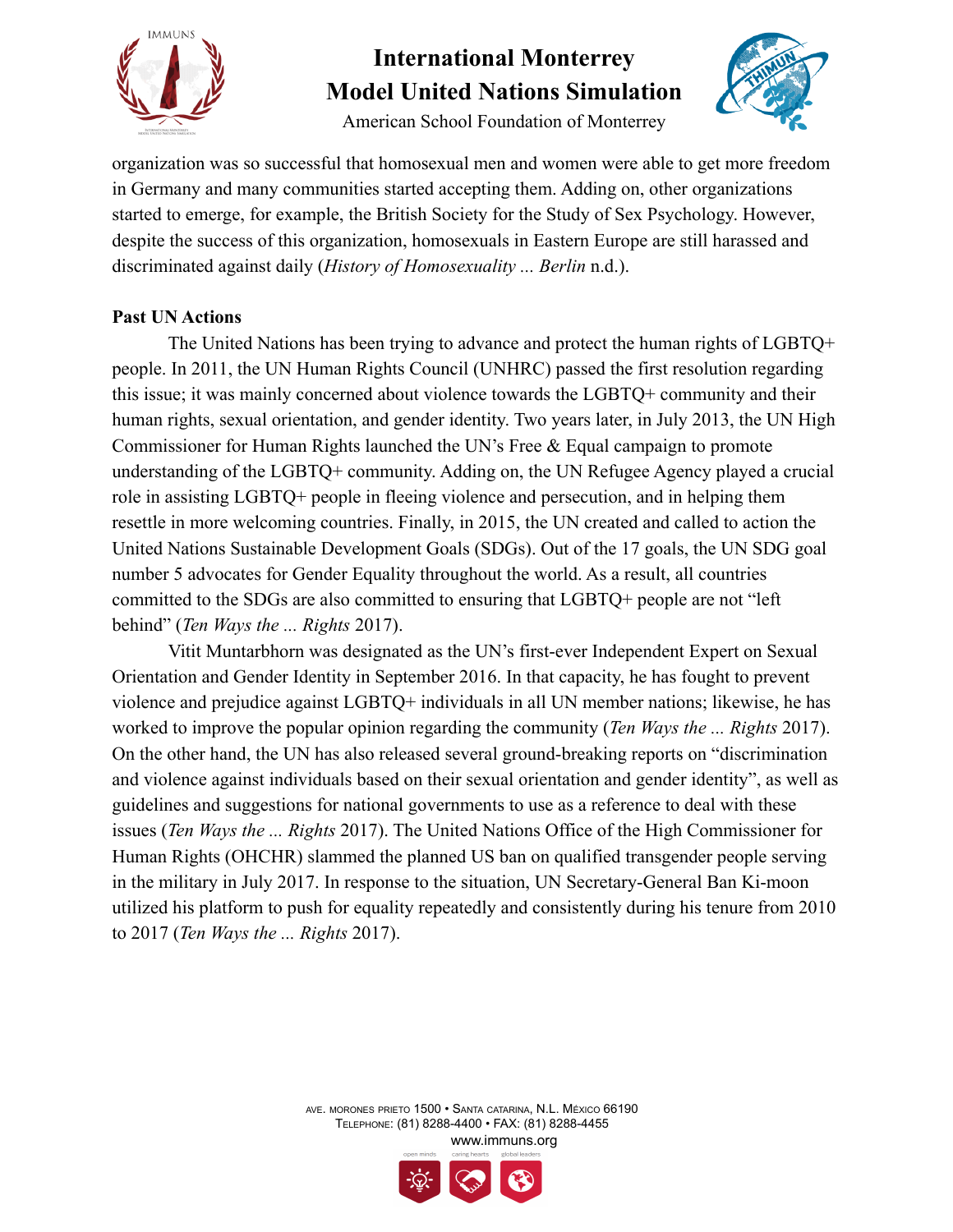

American School Foundation of Monterrey



### **IV. Key Players and Points of View** Russia

Homosexuality has been legal in Russia since 1993, and transgender people have been allowed to legally change their gender in legal documents since 1997, as long as they first get surgery. Regardless, the popular social point of view is that homosexuality should not be allowed, as it is seen as "unnatural and wrong" by many in this society (*No Support* 2018). Moreover, same-sex marriage is still illegal in Russia; therefore, all gay couples are restricted from enjoying several rights that married heterosexual couples enjoy (*LGBT rights in Russia* 2021). Adding on, according to NBC News, a study showed that one in five Russians believe that people who identify as LGTBQ+ should be "eliminated from their society" (Kuhr, 2020). Only six percent of the entire Russian population supports homosexuality. Furthermore, the number of Russians who "would not want a homosexual neighbor" increased from 38 percent to 51 percent in the span of two years, from 2012 to 2014. To this day, conversion therapy in Russia is still legal and affects the LGBTQ+ community (*LGBT rights in Russia* 2021). This has gravely affected LGBTQ+ people living in Russia, seeing as they face daily threats and abuse from their communities and families. In 2019, a Russian LGTBQ+ network poll confirmed that 56 percent of homosexuals experienced physiological abuse, and 12 percent have received physical abuse. Moreover, according to Dmitri Lychev, editor of the gay publication 1/10, gays and lesbians are scared to seek help from law enforcement officers because they fear they will be beaten or receive death threats from them (*Russia: Situation of ... Lesbians* 1999).

#### Ukraine

Ukraine made homosexuality legal in 1991 but it does not offer the same rights to same-sex couples as to heterosexual couples. Same-sex couples in Ukraine are not allowed to legally marry, which restricts their access to the legal umbrella that being married offers. Also, they are not allowed to adopt children while single people and heterosexual couples are allowed to do so. Ukrainian society stands against homosexuality (*LGBT rights in Ukraine* 2021). In a survey carried out from 2017 to 2020: 46.2 percent of people said they would not like to have homosexual neighbors, and 62.4 percent said homosexuality is unjustifiable. Moreover, conversion therapy in Ukrain is not banned by the government (*LGBT rights in Ukraine* 2021). In general, homosexual people have the same legal rights as any other citizen except when it comes to relationships. Ukraine also offers discrimination protection in the workplace and allows LGBTQ+ people to serve in the military. The Ukrainian Orthodox Church plays a big role in the situation regarding homophobia in Ukrainian society: constant lobbying on the government by the churches has prevented new legislations benefiting same-sex relationships from passing or being proposed (*Situation of LGBT ... 2021* 2021).

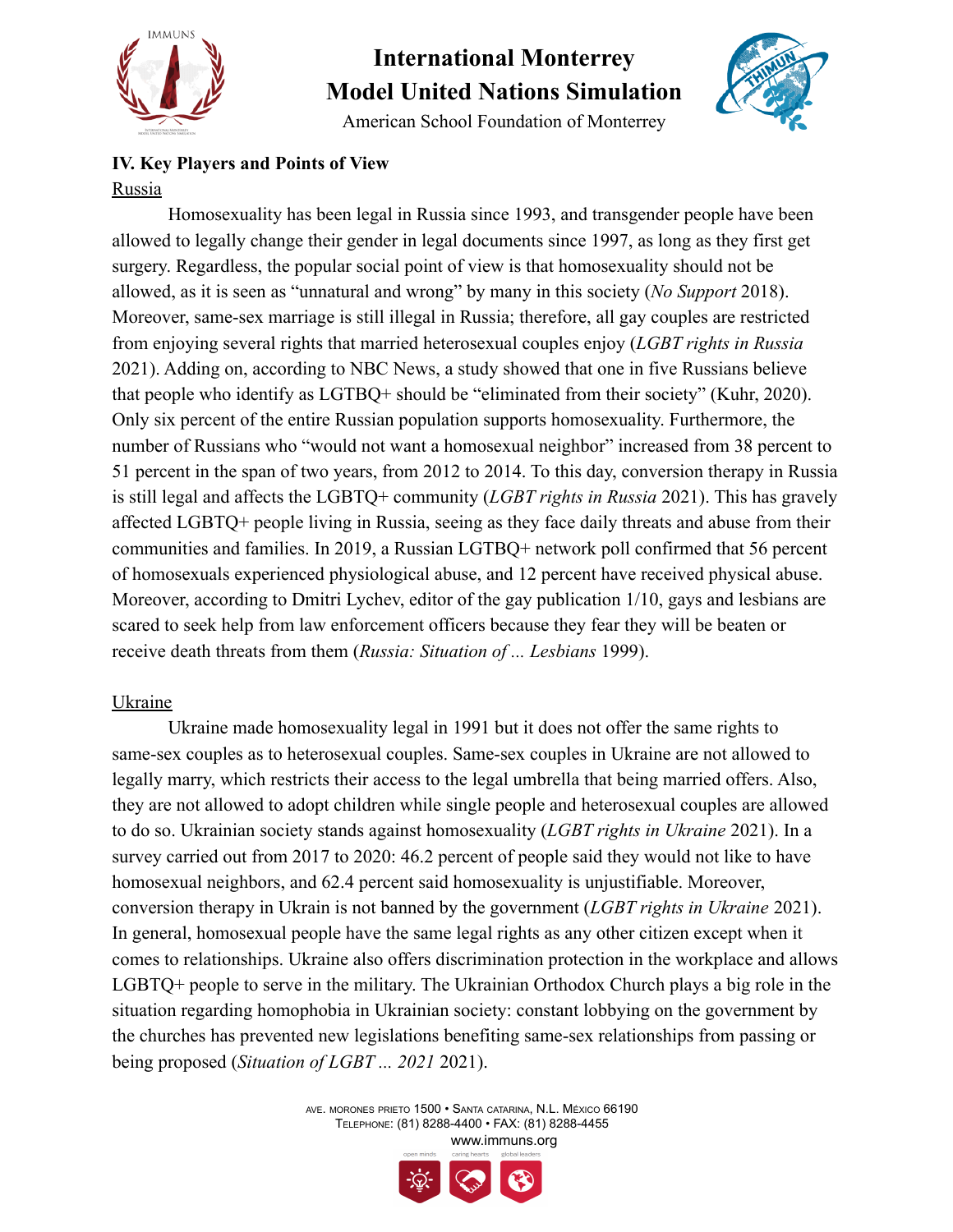

American School Foundation of Monterrey



#### Hungary

In June 2021, Hungarian Prime Minister, Victor Orban, presented a new law to "ban the promotion and portrayal of homosexuality to citizens under the age of 18" (Rankin, 2021). In other words, Hungary passed a law where the government is prohibiting the highlighting of LGBTQ+ subjects in school instructional material and on television for underaged kids. Prime Minister Orban displayed this change in the law to "protect children" and "prevent pedophiles," although there is no data proving this law is efficient (Raza-Sheikh, 2021). On June 16, 2021, he posted a Facebook video where he said, "LGBTQ+ activists visit kindergartens and schools and conduct sexual education classes. They want to do this here in Hungary as well" (Raza-Sheikh, 2021). In other words, Victor Orban is blaming LGBTQ+ activist for pedophilia when they are only teaching kids that having same-sex interactions are okay and normal. However, Orban being significantly anti-homosexuality has started to set rules and blames homosexuals for harassing children (Walker, 2021). This recent change of law has sparked anger in communities all around the world. So much so that citizens in Brussels have accused Victor Orban of mixing up two very different ideas; homosexuality and pedophilia. Adding on, Ursula von der Leyen, the president of the European Commission, referred to this change as a "disgrace" (*Hungary's Viktor Orban ... dispute* 2021). As a result, the LGBTO+ community and those who support them have taken action and have marched for their rights in Budapest. Furthermore, according to Aljazeera, it was the biggest pride march in 26 years, where more than 10,000 people attended the parade and held rainbow flags signs and banners reading: "LGTBQ Rights". This parade went from Main Boulevard and crossed the Danube river, attracting the attention of everyone in the country (*Thousands march for ... Pride* 2021).

#### Vatican City

On July 6th, 2021, The New York Times published an article that revealed a message from the pope said to send mixed signals on LGBTQ+ rights. This article shows that precisely eight years after Pope Francis' famous quote "Who am I to judge?" regarding the LGBTQ+ community (Horowitz, 2021). The Catholic Church has a history of rejecting same-sex marriage; however, the pope has been encouraging kindness and welcome's homosexual people or any others to the Church. The note specifically said "the church will not bless same-sex unions because God 'does not and cannot bless sin'" (Horowitz, 2021). With this being said, the pope has controversial opinions on the topic regarding the LGBTQ+ community and has a plethora of controversies surrounding this note. Recently, Pope Francis made a statement where he "expressed support for same-sex civil unions" (Horowitz, 2021). In June 2019 the Catholic Church took a position where they "condemned gender theory" arguing that it sought to

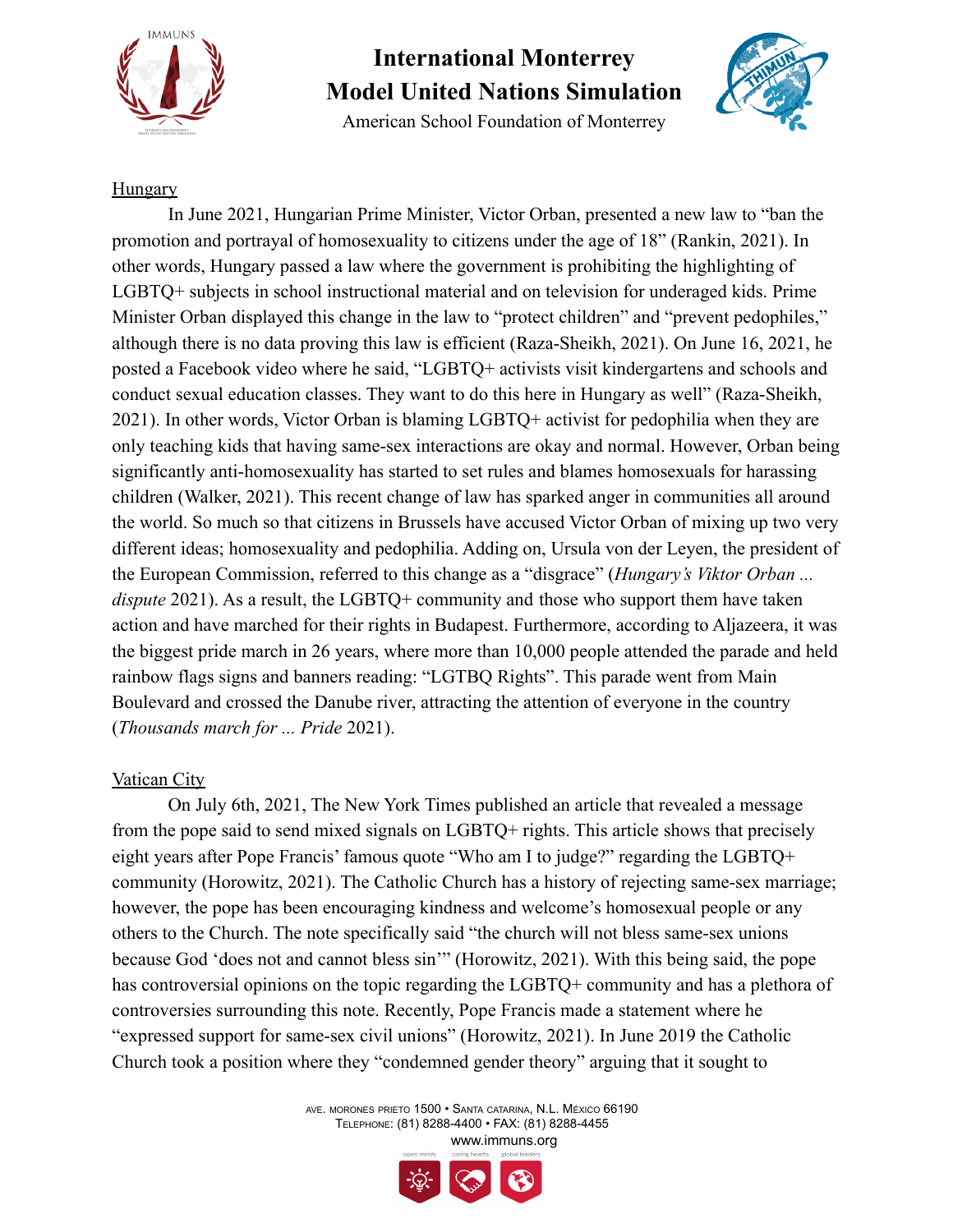

American School Foundation of Monterrey



"annihilate nature"; the statement was not signed by the pope, but his speeches and teaching, as well as those of previous popes, were quoted (Savage, 2021). Regardless, in his documentary, "Francesco" it is stated that: "Homosexual people have a right to be in a family. They are children of God and have a right to a family. Nobody should be thrown out or be made miserable over it" (Savage, 2021). This statement demonstrates the pope's position where governments should allow same-sex marriages under civil law. Seeing as many people rely on the church to formulate their opinions, the fear the LGBTQ+ community has that the inconsistencies in the pope's stance might increase homophobia is a problem that has many civilians worried worldwide.

### Poland

In recent years, Poland has become an increasingly hostile environment for its LGBTQ+ citizens. Government officials blast and publicize vicious rhetoric towards the community, notorious 'Equality Parades', also known as Pride Marches, are banned, and above all, homosexual rights are oppressed. It has gotten to the point where LGBTQ+ community members flee Poland in hopes of finding a more accepting and diverse environment. According to a 2020 survey by ILGA-Europe, Poland ranks as the most homophobic country in the European Union (Pronczuk, 2021). Politically speaking, homosexual couples are not allowed to get married. Furthermore, there are no laws that recognize the notion of utilizing sexual orientation as a motive for assault as a hate crime. More so, the government intends to completely 'hide' the community's hardships. Purposefully, government officials do not conduct polling on homosexual views or preferences and utilize that as a means of further oppressing their voices— "" if there are no statistics, there is no problem" (Pronczuk, 2021). In part, the country's homophobic tendencies are rooted in the Roman Catholic Church's dominant role in both social and political life, as well as the strong conservative culture in the country. Essentially, the church works with the government to promote conservative lives for Polish citizens, and simultaneously, oppress the LGBTQ+ community.

#### **V. Possible Solutions**

To increase LGBTQ+ equality, society has to start to encourage and accept LGBTQ+ activism and have more leadership from the UN regarding the subject. Activist groups that come together to generate ideas on how to push forward to earn rights, and protection of those are part of the solution. With the help of more people every day, the acceptance of LGBTQ+ groups will be normalized and they will be able to live day to day with no worries about their safety nor how others feel about them (Leach, 2016). The UN Convention on the Elimination of All Forms of

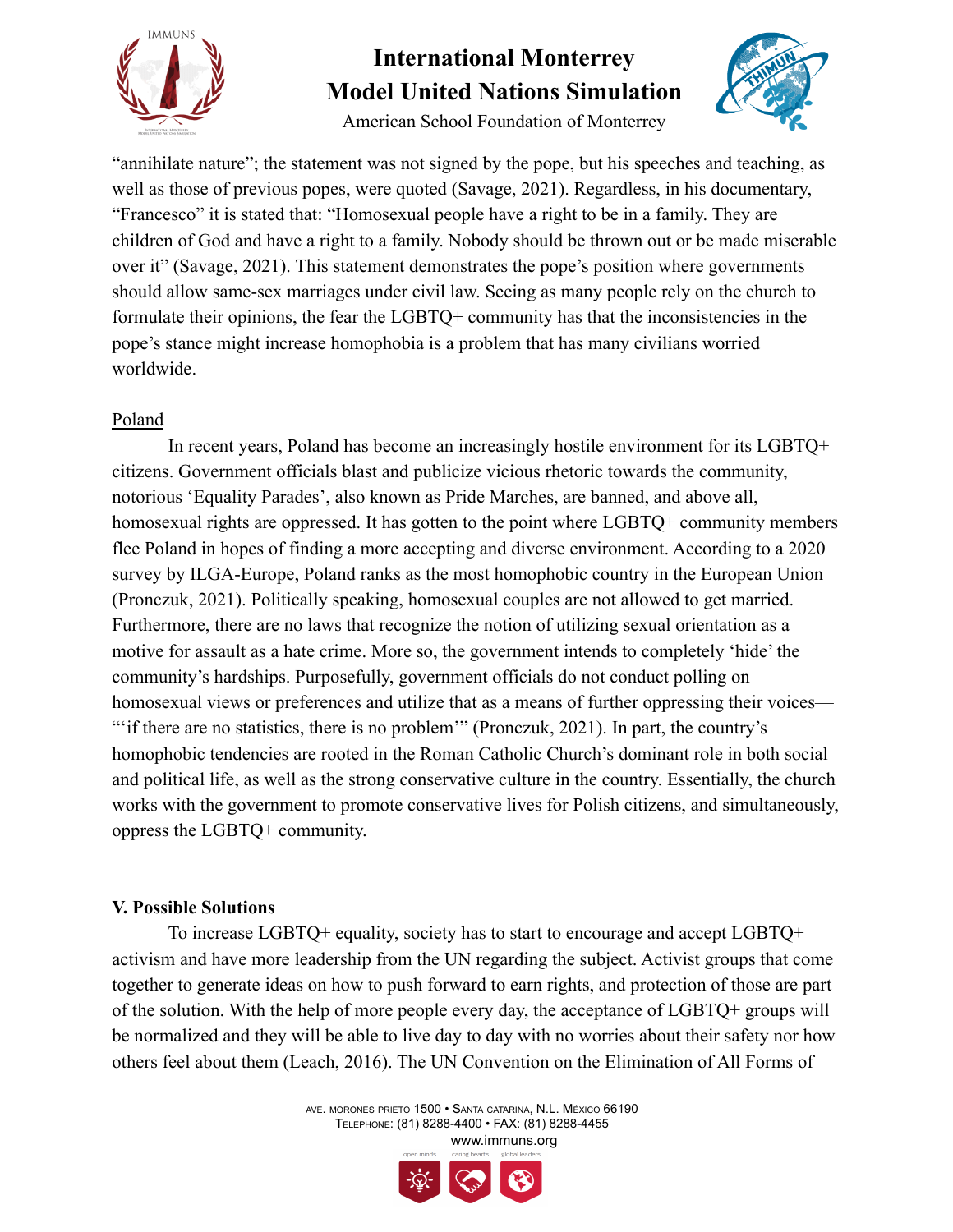

American School Foundation of Monterrey



Discrimination Against Women (CEDAW) already works to protect women's rights, this group should also be focused on protecting LGBTQ+ women and their rights. Another solution is to provide greater legal assistance to LGBTQ+ communities around the world; acknowledging that they belong to a historically harassed minority group, it is imperative that they have access to enough legal resources to protect themselves. Adding on, national legislations should push for more inclusive constitutions and laws that grant and protect the rights of all citizens (*Combatting discrimination based ... identity* 2021). Likewise, countries must ensure that no LGBTQ+ person fleeing their country, due to persecution on the grounds of their sexual orientation, "is returned to a territory where their life or freedom is at threat" (*UN issues first ... people* 2011).

Adding on, if schools and workplaces promote the involvement of clubs and organizations, it will help create a much more friendly and open environment for all (*How to Support ... Youth* 2021). According to Advocacy Manuel, "'advocacy' refers to taking action to create or foster change in policy, legal or societal environments for LGBT people in accordance with international human rights standards. It involves identifying issues and analyzing them in relation to existing human rights standards and taking appropriate action. It means speaking up for human rights – yours and others'" (*Combatting discrimination based ... identity* 2021). In other words, the more involvement and support for the LGBTQ+ community means the more chance it will have in their community for their rights.

Another possible solution is to encourage lawmakers to advance the rights of the LGBTQ+ community, and to recognize same-sex relationships as relationships capable of everything a straight relationship is capable of doing. This would mean allowing homosexuals in relationships to adopt children, get married, and have legal protection (*How to Support ... Youth* 2021). This would greatly increase the quality of life for LGBTQ+ people because having legal protection and recognition would mean more freedom, which would be very beneficial to these people. Additionally, given that anywhere between 1.5% and 7.4% of the European population identifies as LGBTQ+, a lack of rights is a problem affecting more people than it might seem at first glance (Richter, 2016).

#### **VI. Current Status**

Currently, homosexuals in Eastern Europe are still fighting for respect and their rights in their community. Recently a report by The International Lesbian, Gay, Bisexual, Trans, and Intersex Association (ILGA) announced a report that said that the European Government used the pandemic of COVID-19 to "strike out against the LGTBQ+ community" (Itaborahy & Zhu, 2013). Adding on this, the report discovered that Poland and other Eastern European countries dropped to rank the lowest based on LGTBQ+ rights. According to the United Nations Human

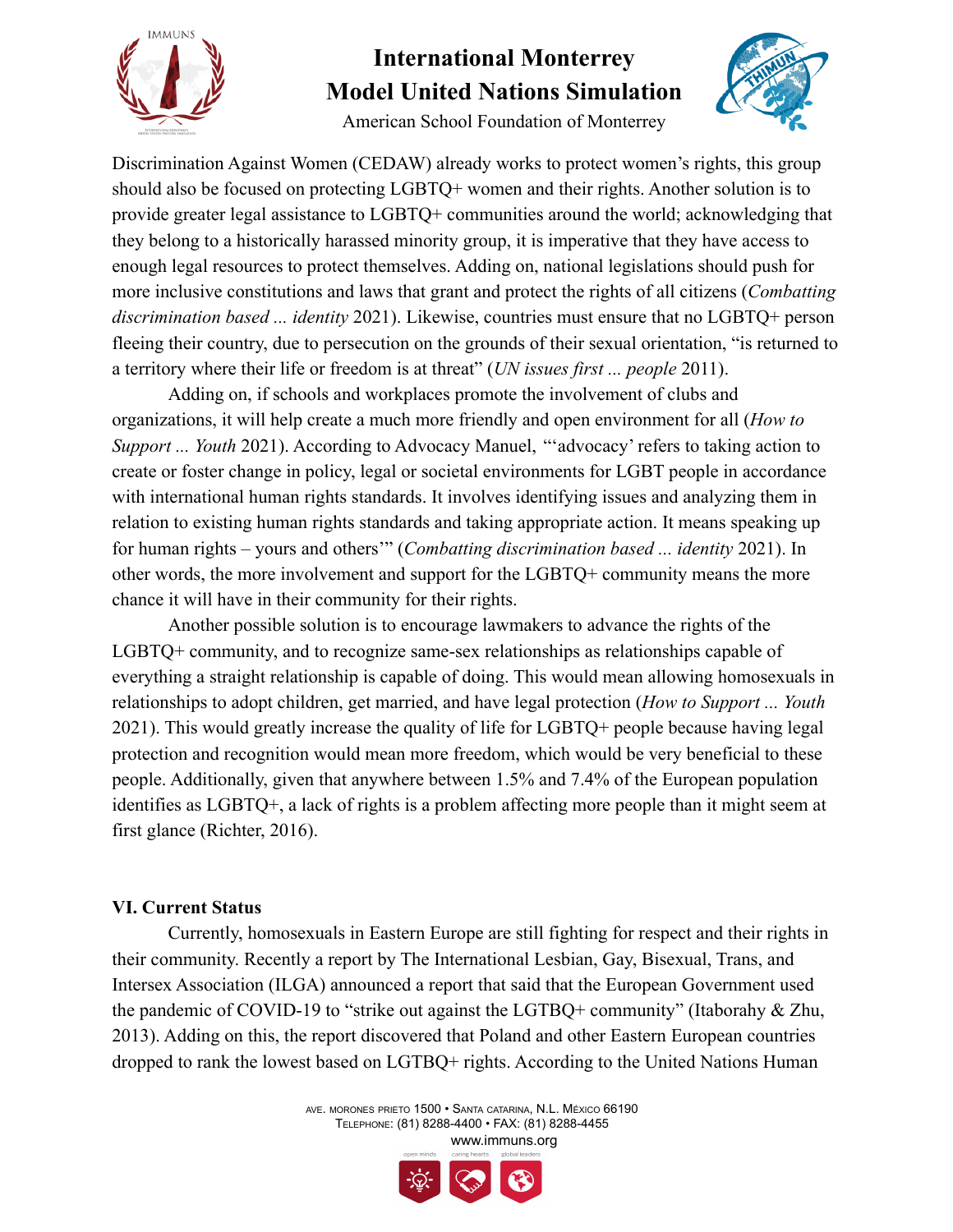



American School Foundation of Monterrey

Rights Office of the High Commissioner: "The restrictions introduced in parts of Eastern Europe are inherently discriminatory in both intent and effect. The limitations they place on the exercise of rights to freedom of expression, association and peaceful assembly and their impact on the work of human rights defenders" (*Threatening the rights ... Europe* 2013). In other words, the discrimination of the LGTBQ+ community has drastically increased in eastern Europe over the past years.

Many eastern European countries maintain strict policies making it illegal for same-sex marriages. Meanwhile, other governments do not recognize any sort of same-sex union. As a result of such legislation, discrimination against the LGBTQ+ community can go unpunished. Likewise, many countries still permit conversion therapy, which is a pseudoscientific practice that seeks to change an individual's sexual orientation. While it has been highly discredited by many organizations, including the American Psychological Association, many countries still allow conversion therapy (*The Lies and ... Identity* n.d.). This type of therapy is dangerous and can have long-term psychological effects; especially when it is applied to children. Leaders, laws, and society, have not helped in making the LGTBQ+ community more welcomed and respected, and it is still an ongoing problem that needs to be addressed. The recently implemented homophobic policies must be broken down, analyzed, and replaced by more inclusive policies that respect and grant equal rights to all citizens of the country, regardless of sexual orientation.

**Note:** The background paper mainly focused on the issues that homosexuals experience with very little discussion on other sexual orientations, such as the transgender community. During the debate, you will be expected to address all types of orientations and the hardships that they encounter. In preparation for the debate, please research how your country treats all sexual orientations, both socially and legally.

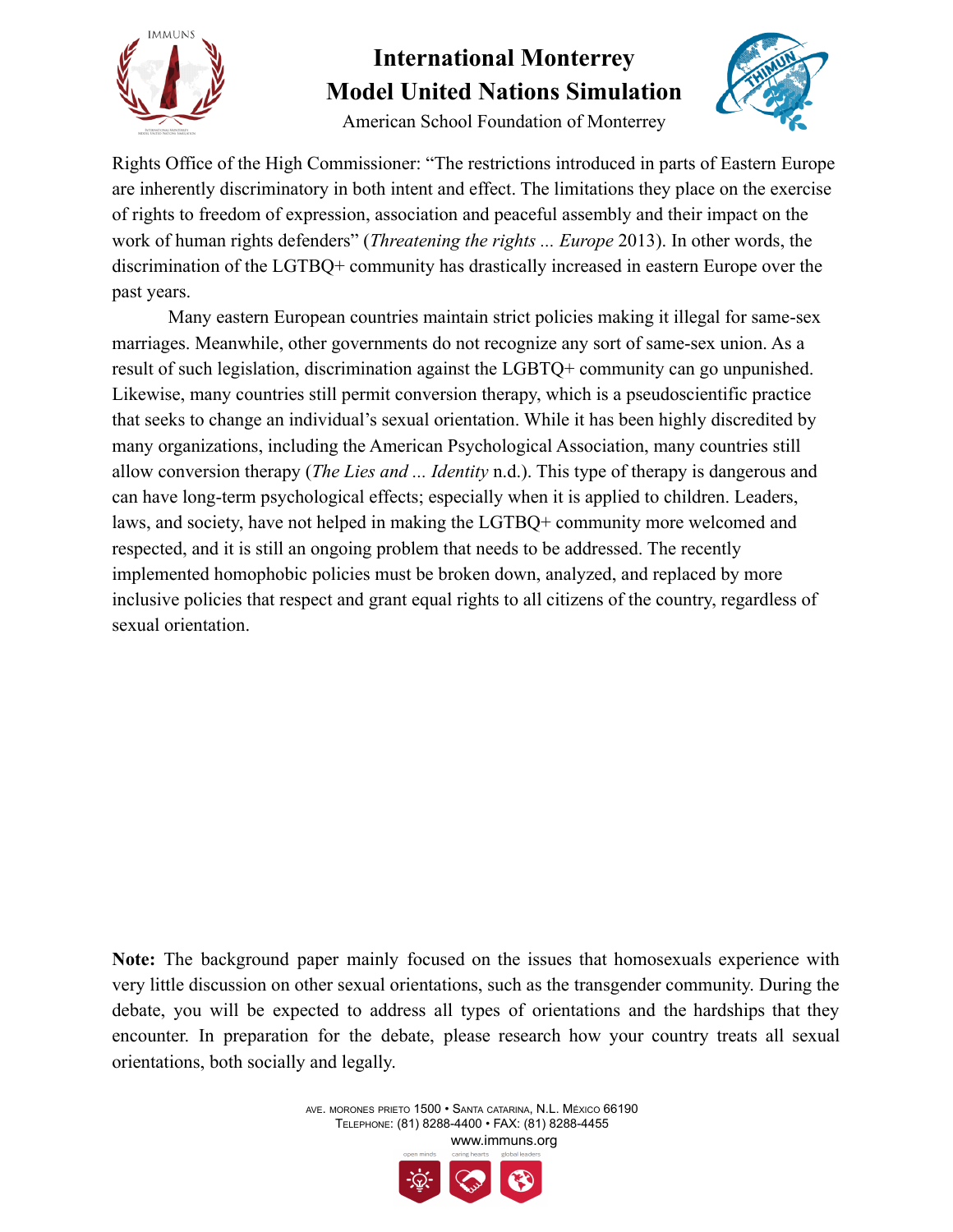



American School Foundation of Monterrey

#### **VII. Bibliography**

- Alexander, R. (2018, May). *Homosexuality in the USSR (1956–82)*. The University of Melbourne. [https://minerva-access.unimelb.edu.au/bitstream/handle/11343/216276/%20](https://minerva-access.unimelb.edu.au/bitstream/handle/11343/216276/%20THESIS.pdf?isAllowed=y&sequence=3) [THESIS.pdf?isAllowed=y&sequence=3](https://minerva-access.unimelb.edu.au/bitstream/handle/11343/216276/%20THESIS.pdf?isAllowed=y&sequence=3).
- Aljazeera Publishing. (2021, July 24). *Thousands march for LGBTQ rights in Budapest's biggest Pride*. Al Jazeera. [https://www.aljazeera.com/news/2021/7/24/thousands-march-for-lgbtq](https://www.aljazeera.com/news/2021/7/24/thousands-march-for-lgbtq-rights-in-budapests-biggest-pride) [-rights-in-budapests-biggest-pride](https://www.aljazeera.com/news/2021/7/24/thousands-march-for-lgbtq-rights-in-budapests-biggest-pride).
- Amiel, S. (2021, September 30). *Swiss vote highlights Europe's east-west divide on gay marriage.* euronews. [https://www.euronews.com/2021/09/30/swiss-vote-highlights-europe-s-east-west](https://www.euronews.com/2021/09/30/swiss-vote-highlights-europe-s-east-west-divide-on-gay-marriage)[divide-on-gay-marriage.](https://www.euronews.com/2021/09/30/swiss-vote-highlights-europe-s-east-west-divide-on-gay-marriage)
- Barile, N. (2021, June 16). *5 things you can do to support your LGBTQ students*. Hey Teach! [https://www.wgu.edu/heyteach/article/5-things-you-can-do-support-your-lgbtq-students1](https://www.wgu.edu/heyteach/article/5-things-you-can-do-support-your-lgbtq-students1809.html) [809.html](https://www.wgu.edu/heyteach/article/5-things-you-can-do-support-your-lgbtq-students1809.html).
- BBC Global News Ltd. (2021, September 26). *Switzerland same-sex marriage: Two-thirds of voters back yes*. BBC News. <https://www.bbc.com/news/world-europe-58696604>.
- Berlin Tourismus & Kongress GmbH. (n.d.). *History of Homosexuality in Berlin*. Visit Berlin. [https://www.visitberlin.de/en/history-homosexuality-berlin.](https://www.visitberlin.de/en/history-homosexuality-berlin)

Bullough, V. L., & Brundage, J. (2013). *Handbook of medieval sexuality*. Routledge.

Canada: Immigration and Refugee Board of Canada. (1999, May 1). *Russia: Situation of gays and Lesbians*. Refworld. <https://www.refworld.org/docid/3ae6ad8c24.html>.

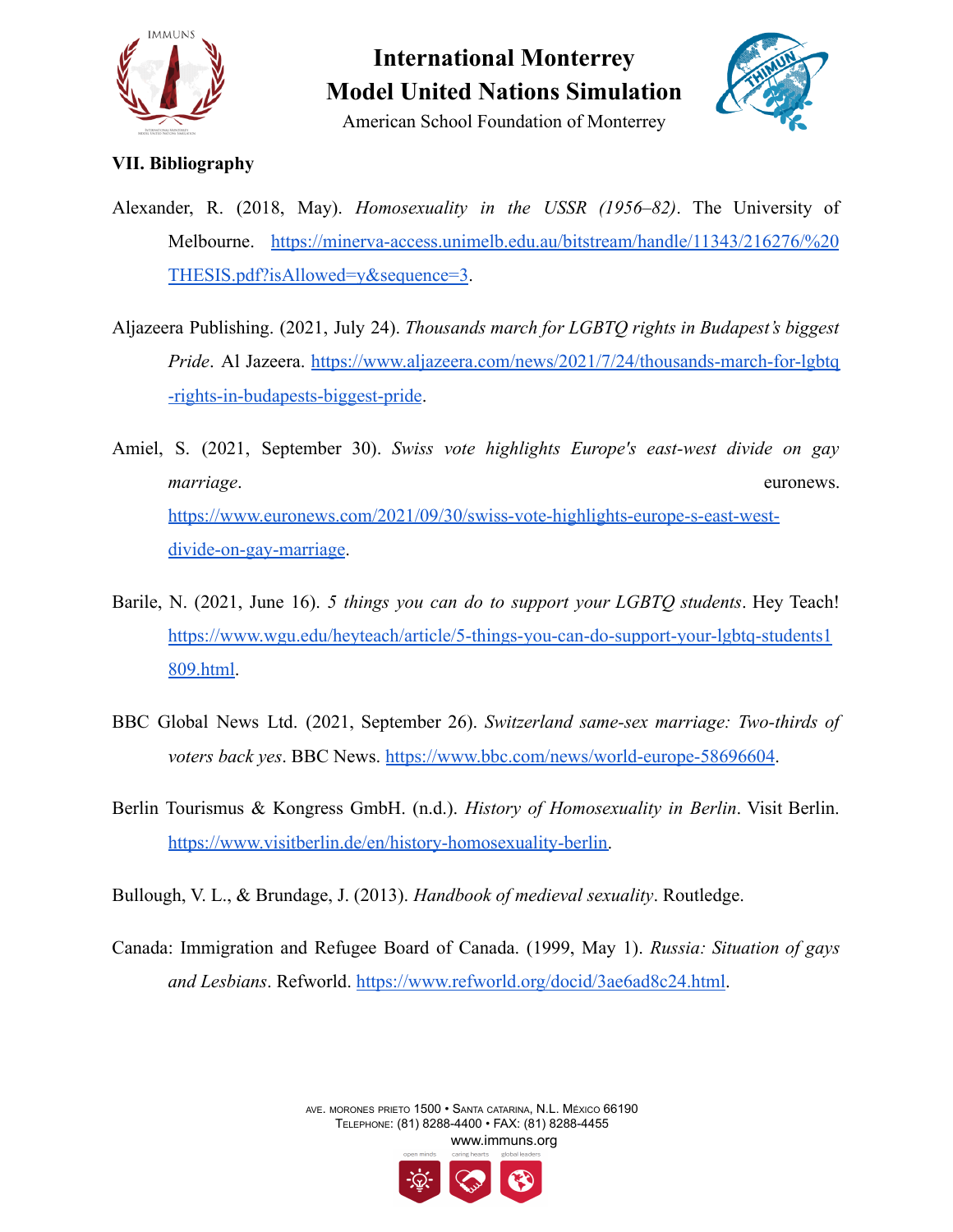

American School Foundation of Monterrey



- Citizens Advice. (2021). *Discrimination because of sexual orientation*. Citizens Advice. [https://www.citizensadvice.org.uk/law-and-courts/discrimination/discrimination-because](https://www.citizensadvice.org.uk/law-and-courts/discrimination/discrimination-because-of-sex-or-sexual-orientation/discrimination-because-of-sexual-orientation/)[of-sex-or-sexual-orientation/discrimination-because-of-sexual-orientation/.](https://www.citizensadvice.org.uk/law-and-courts/discrimination/discrimination-because-of-sex-or-sexual-orientation/discrimination-because-of-sexual-orientation/)
- Council on Foreign Relations. (2021, August 12). *The UN Security Council*. Council on Foreign Relations. [https://www.cfr.org/backgrounder/un-security-council#:~:text=The%20Securit](https://www.cfr.org/backgrounder/un-security-council#:~:text=The%20Security%20Council%20has%20five,them%20can%20veto%20a%20resolution) [y%20Council%20has%20five,them%20can%20veto%20a%20resolution](https://www.cfr.org/backgrounder/un-security-council#:~:text=The%20Security%20Council%20has%20five,them%20can%20veto%20a%20resolution).
- Czarnecki, G. (2007). Analogies of pre-war anti-Semitism and present-day homophobia in Poland. *Beyond the pink curtain. Everyday life of LGBT people in Eastern Europe*, 327-344.
- Easton, A. (2021, March 17). *LGBT rights: New threat for Poland's 'rainbow families'*. BBC News. [https://www.bbc.com/news/world-europe-56412782.](https://www.bbc.com/news/world-europe-56412782)
- Euronews SA Alpac Capital. (2021, September 17). *Hungary's Viktor Orban accuses EU of blocking recovery plan over LGBT dispute*. euronews. [https://www.euronews.com/2021/0](https://www.euronews.com/2021/09/17/hungary-s-viktor-orban-accuses-eu-of-blocking-recovery-plan-over-lgbt-dispute) [9/17/hungary-s-viktor-orban-accuses-eu-of-blocking-recovery-plan-over-lgbt-dispute](https://www.euronews.com/2021/09/17/hungary-s-viktor-orban-accuses-eu-of-blocking-recovery-plan-over-lgbt-dispute).
- European Union. (2021). Rainbow Europe. <https://rainbow-europe.org/>.
- Fernandez, K. J. (2021, May 28). *Top 10 LGBT+ friendly countries for expats*. Expatica. [https://](https://www.expatica.com/moving/location/lgbt-friendly-countries-9880/) [www.expatica.com/moving/location/lgbt-friendly-countries-9880/](https://www.expatica.com/moving/location/lgbt-friendly-countries-9880/).
- Gates, G. J. (2011, April). *How Many People are Lesbian, Gay, Bisexual, and Transgender?* UCLA School of Law - Williams Institute. [https://williamsinstitute.law.ucla.edu/publicati](https://williamsinstitute.law.ucla.edu/publications/how-many-people-lgbt/) [ons/how-many-people-lgbt/](https://williamsinstitute.law.ucla.edu/publications/how-many-people-lgbt/).

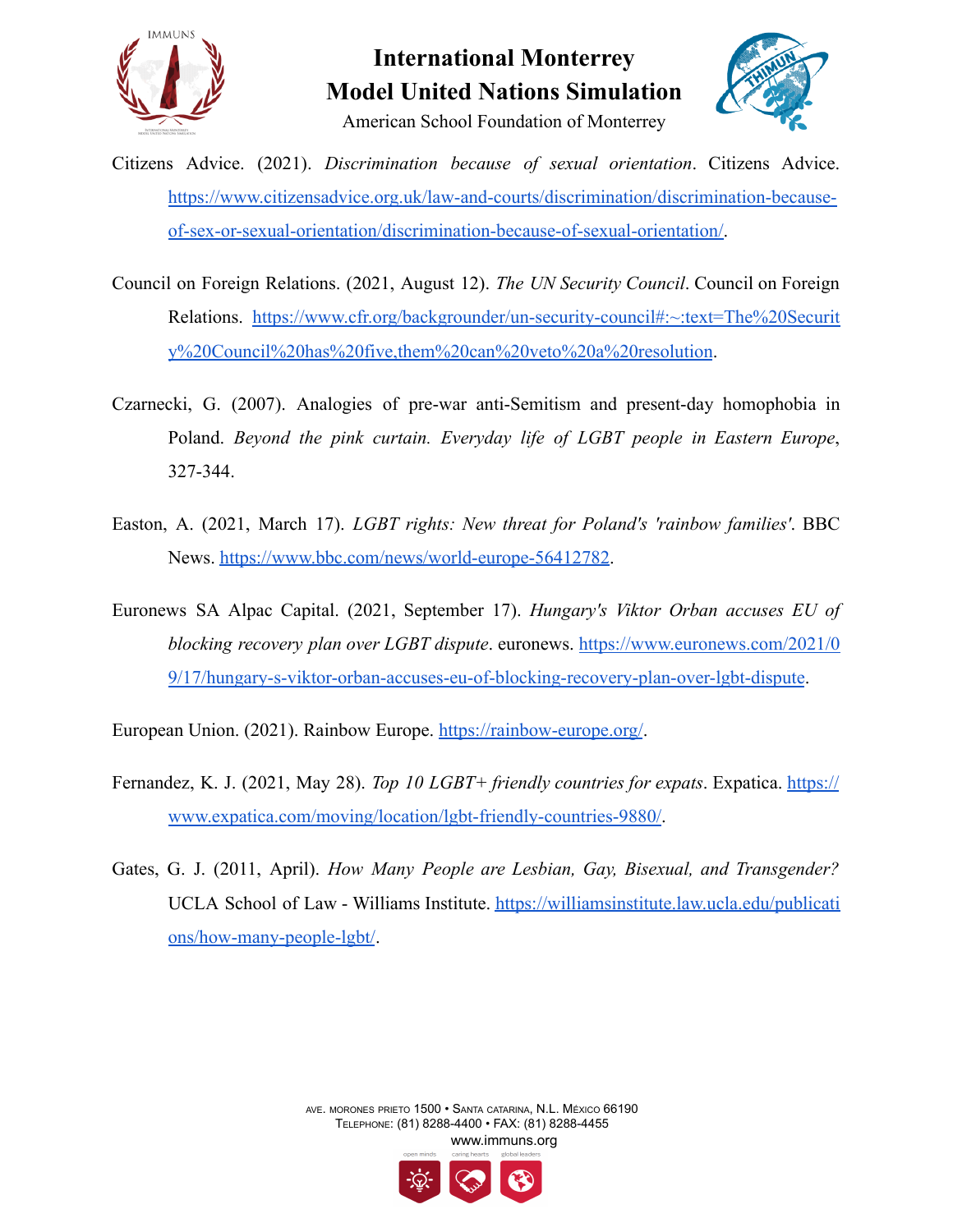



American School Foundation of Monterrey

- Gradskova, Y., Kondakov, A. & Shevtsova, M. Post-socialist Revolutions of Intimacy: An Introduction. *Sexuality & Culture* 24, 359–370 (2020). [https://doi.org/10.1007/s12119-02](https://doi.org/10.1007/s12119-020-09706-8) [0-09706-8.](https://doi.org/10.1007/s12119-020-09706-8)
- Greenhalgh, H. (2021, April 27). *Anti-LGBT+ discrimination damages Eastern Europe's economic growth*. [https://www.reuters.com/article/europe-lgbt-economy/anti-lgbt-discrim](https://www.reuters.com/article/europe-lgbt-economy/anti-lgbt-discrimination-damages-eastern-europes-economic-growth-idUSL8N2MK4CM) [ination-damages-eastern-europes-economic-growth-idUSL8N2MK4CM.](https://www.reuters.com/article/europe-lgbt-economy/anti-lgbt-discrimination-damages-eastern-europes-economic-growth-idUSL8N2MK4CM)
- Guskov, K. (2018, December 11). *Gay life in Stalin's Gulag*. openDemocracy. [https://www.open](https://www.opendemocracy.net/en/odr/gay-life-in-stalins-gulag/) [democracy.net/en/odr/gay-life-in-stalins-gulag/](https://www.opendemocracy.net/en/odr/gay-life-in-stalins-gulag/).
- Horowitz, J. (2021, June 27). *Pope Sends More Mixed Messages on L.G.B.T.Q. Rights*. The New York Times. [https://www.nytimes.com/2021/06/27/world/europe/pope-sends-more-mixed](https://www.nytimes.com/2021/06/27/world/europe/pope-sends-more-mixed-messages-on-lgbtq-rights.html) [-messages-on-lgbtq-rights.html](https://www.nytimes.com/2021/06/27/world/europe/pope-sends-more-mixed-messages-on-lgbtq-rights.html).
- Human Rights Campaign Staff. (n.d.). *The Lies and Dangers of Efforts to Change Sexual Orientation or Gender Identity*. Human Rights Campaign. [https://www.hrc.org/resources/](https://www.hrc.org/resources/the-lies-and-dangers-of-reparative-therapy) [the-lies-and-dangers-of-reparative-therapy.](https://www.hrc.org/resources/the-lies-and-dangers-of-reparative-therapy)
- Human Rights Campaign Staff. (2017, September 18). *Ten Ways the United Nations has Protected LGBTQ Human Rights*. Human Rights Campaign. [https://www.hrc.org/news/te](https://www.hrc.org/news/ten-ways-the-united-nations-has-protected-lgbtq-human-rights) [n-ways-the-united-nations-has-protected-lgbtq-human-rights](https://www.hrc.org/news/ten-ways-the-united-nations-has-protected-lgbtq-human-rights).
- Human Rights Watch. (2018, December 11). *No Support*. Human Rights Watch. [https://www.hrw](https://www.hrw.org/report/2018/12/12/no-support/russias-gay-propaganda-law-imperils-lgbt-youth) [.org/report/2018/12/12/no-support/russias-gay-propaganda-law-imperils-lgbt-youth](https://www.hrw.org/report/2018/12/12/no-support/russias-gay-propaganda-law-imperils-lgbt-youth).
- Itaborahy, L. P., & Zhu, J. (2013, May). *State-Sponsored Homophobia*. International Lesbian Gay Bisexual Trans and Intersex Association. [https://ilga.org/downloads/ILGA\\_State\\_Sp](https://ilga.org/downloads/ILGA_State_Sponsored_Homophobia_2013.pdf) [onsored\\_Homophobia\\_2013.pdf.](https://ilga.org/downloads/ILGA_State_Sponsored_Homophobia_2013.pdf)

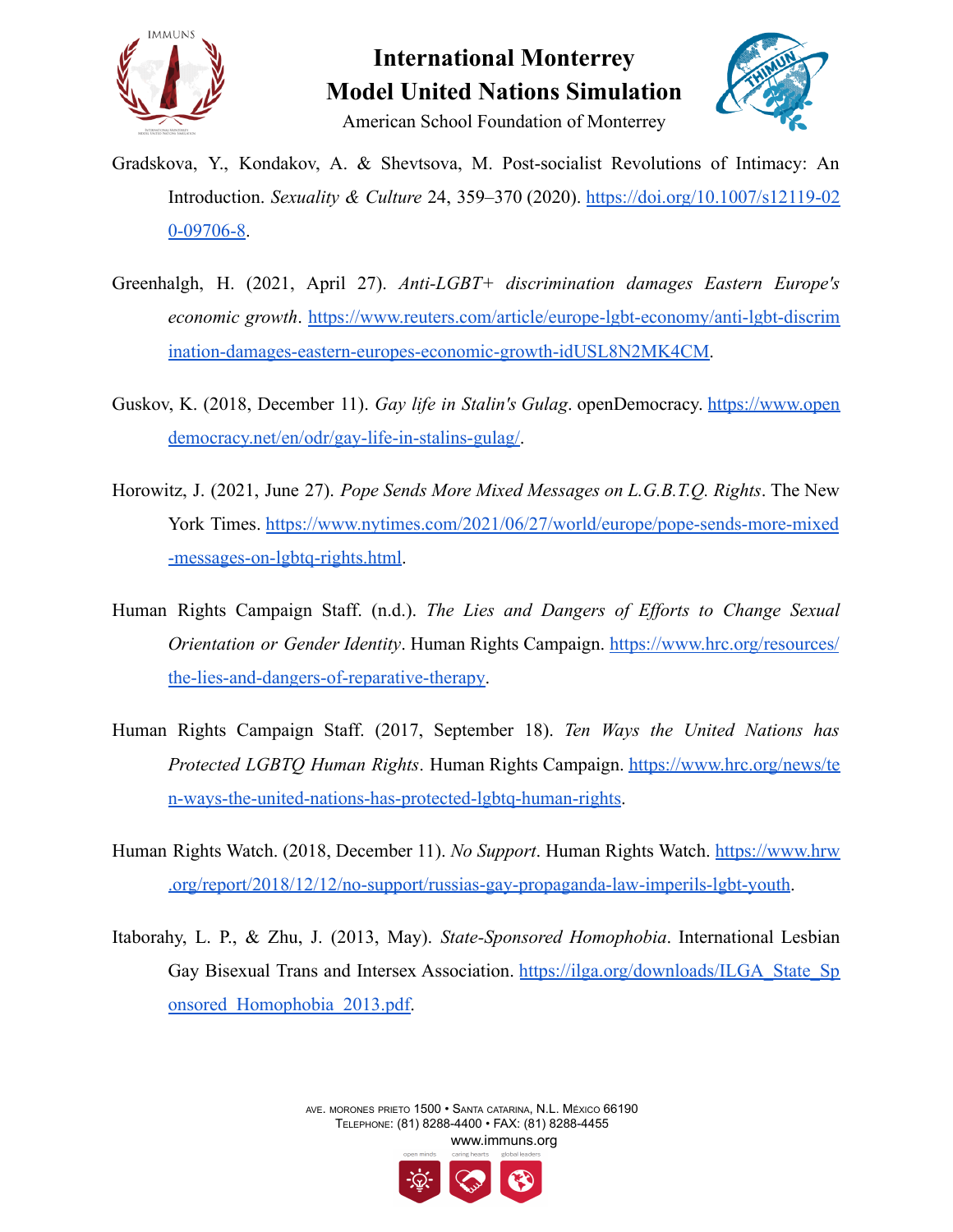

### **International Monterrey Model United Nations Simulation** American School Foundation of Monterrey



Kottasová, I. (2021, July 1). *Eastern Europe was once a world leader on gay rights. Then it ran out of scapegoats*. CNN. [https://edition.cnn.com/2021/07/01/europe/lgbtq-rights-hungary](https://edition.cnn.com/2021/07/01/europe/lgbtq-rights-hungary-eastern-europe-intl-cmd/index.html) [-eastern-europe-intl-cmd/index.html](https://edition.cnn.com/2021/07/01/europe/lgbtq-rights-hungary-eastern-europe-intl-cmd/index.html).

- Kuhr, E. (2020, April 24). *1 in 5 Russians want gays and lesbians 'eliminated,' survey finds*. NBC News. [https://www.nbcnews.com/feature/nbc-out/1-5-russians-want-gays-lesbians](https://www.nbcnews.com/feature/nbc-out/1-5-russians-want-gays-lesbians-eliminated-survey-finds-n1191851)[eliminated-survey-finds-n1191851](https://www.nbcnews.com/feature/nbc-out/1-5-russians-want-gays-lesbians-eliminated-survey-finds-n1191851).
- Lambda Legal. (2021). *How to Support LGBTQ Youth*. Lambda Legal. [https://www.lambdalegal.](https://www.lambdalegal.org/know-your-rights/article/youth-ally) [org/know-your-rights/article/youth-ally.](https://www.lambdalegal.org/know-your-rights/article/youth-ally)
- Laudette, C.-L. (2020, January 21). *Spain's new government spars with right on region's sex education veto*. Reuters. [https://www.reuters.com/article/uk-spain-rights-education-idUK](https://www.reuters.com/article/uk-spain-rights-education-idUKKBN1ZK241) [KBN1ZK241](https://www.reuters.com/article/uk-spain-rights-education-idUKKBN1ZK241).
- Leach, A. (2016, February 16). *13 steps to greater LGBT equality*. The Guardian. [https://www.th](https://www.theguardian.com/global-development-professionals-network/2016/feb/16/13-steps-to-greater-lgbt-equality) [eguardian.com/global-development-professionals-network/2016/feb/16/13-steps-to-great](https://www.theguardian.com/global-development-professionals-network/2016/feb/16/13-steps-to-greater-lgbt-equality) [er-lgbt-equality](https://www.theguardian.com/global-development-professionals-network/2016/feb/16/13-steps-to-greater-lgbt-equality).
- Levy, M. (2020, June 15). *Gay Rights Movement*. Encyclopædia Britannica. [https://www.britanni](https://www.britannica.com/topic/gay-rights-movement#ref239592) [ca.com/topic/gay-rights-movement#ref239592](https://www.britannica.com/topic/gay-rights-movement#ref239592).
- LGBT Human Rights NASH MIR Center. (2021, August 25). *Situation of LGBT in Ukraine Jan-July 2021*. LGBT Human Rights NASH MIR Center. [https://gay.org.ua/en/blog/2021](https://gay.org.ua/en/blog/2021/08/25/situation-of-lgbt-in-ukraine-jan-july-2021/) [/08/25/situation-of-lgbt-in-ukraine-jan-july-2021/.](https://gay.org.ua/en/blog/2021/08/25/situation-of-lgbt-in-ukraine-jan-july-2021/)
- LGBT Rights by Country & Travel Guide. (2021). *LGBT rights in Armenia*. Equaldex. [https://w](https://www.equaldex.com/region/armenia) [ww.equaldex.com/region/armenia](https://www.equaldex.com/region/armenia).

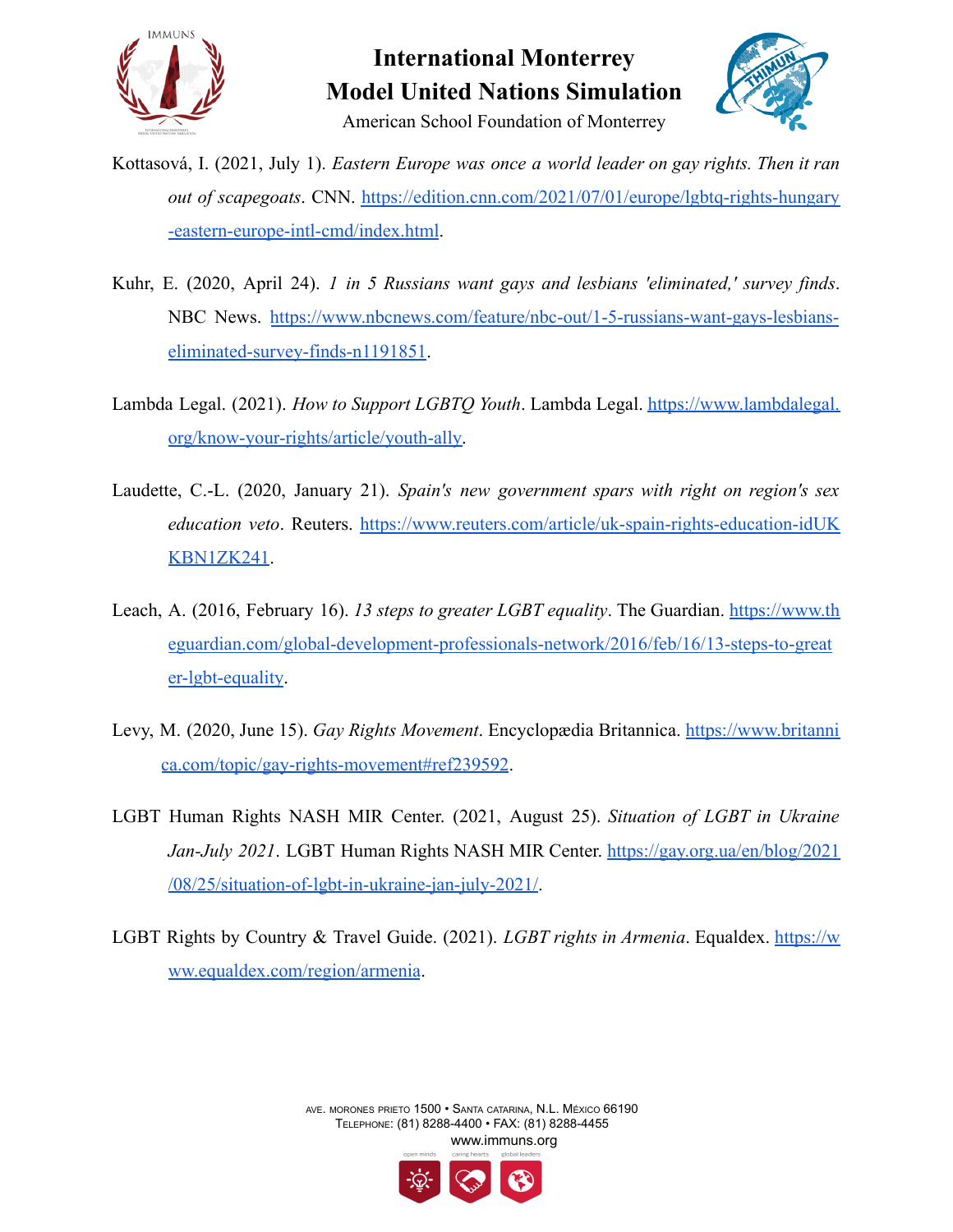



American School Foundation of Monterrey

- LGBT Rights by Country & Travel Guide. (2021). *LGBT rights in Russia*. Equaldex. [https://ww](https://www.equaldex.com/region/russia) [w.equaldex.com/region/russia](https://www.equaldex.com/region/russia).
- LGBT Rights by Country & Travel Guide. (2021). *LGBT rights in Ukraine*. Equaldex. [https://w](https://www.equaldex.com/region/ukraine) [ww.equaldex.com/region/ukraine.](https://www.equaldex.com/region/ukraine)
- Marukyan, E. (2011, June 17). *Study on Homophobia, Transphobia and Discrimination on Grounds of Sexual Orientation and Gender Identity*. Council of Europe. [https://www.coe.](https://www.coe.int/t/Commissioner/Source/LGBT/ArmeniaLegal_E.pdf) [int/t/Commissioner/Source/LGBT/ArmeniaLegal\\_E.pdf.](https://www.coe.int/t/Commissioner/Source/LGBT/ArmeniaLegal_E.pdf)
- Mclean, R. (2005, July 1). *Spain Legalizes Gay Marriage; Law is Among the Most Liberal*. The New York Times. [https://www.nytimes.com/2005/07/01/world/europe/spain-legalizes-ga](https://www.nytimes.com/2005/07/01/world/europe/spain-legalizes-gay-marriage-law-is-among-the-most-liberal.html) [y-marriage-law-is-among-the-most-liberal.html](https://www.nytimes.com/2005/07/01/world/europe/spain-legalizes-gay-marriage-law-is-among-the-most-liberal.html).
- Mitchelle, J. (2008). *Love Defeated: The Decline and Fall of Homosexuality in the Late Roman Empire*. Department of History | San Francisco State University. [https://history.sfsu.edu/si](https://history.sfsu.edu/sites/default/files/2008_James%20Mitchell.pdf) [tes/default/files/2008\\_James%20Mitchell.pdf](https://history.sfsu.edu/sites/default/files/2008_James%20Mitchell.pdf).
- Owlapps. (2021). *LGBT rights in Armenia*. Owlapps. [http://www.owlapps.net/owlapps\\_apps/arti](http://www.owlapps.net/owlapps_apps/articles?id=7015167&lang=en) [cles?id=7015167&lang=en](http://www.owlapps.net/owlapps_apps/articles?id=7015167&lang=en).
- Pronczuk, M. (2021, April 24). *In Poland, an L.G.B.T.Q. Migration As Homophobia Deepens*. The New York Times. [https://www.nytimes.com/2021/04/24/world/europe/poland-lgbtq](https://www.nytimes.com/2021/04/24/world/europe/poland-lgbtq-gay-migration.html)[gay-migration.html.](https://www.nytimes.com/2021/04/24/world/europe/poland-lgbtq-gay-migration.html)
- Rankin, J. (2021, June 15). *Hungary passes law banning LGBT content in schools or kids' TV*. The Guardian. [https://www.theguardian.com/world/2021/jun/15/hungary-passes-law-ban](https://www.theguardian.com/world/2021/jun/15/hungary-passes-law-banning-lbgt-content-in-schools) [ning-lbgt-content-in-schools.](https://www.theguardian.com/world/2021/jun/15/hungary-passes-law-banning-lbgt-content-in-schools)

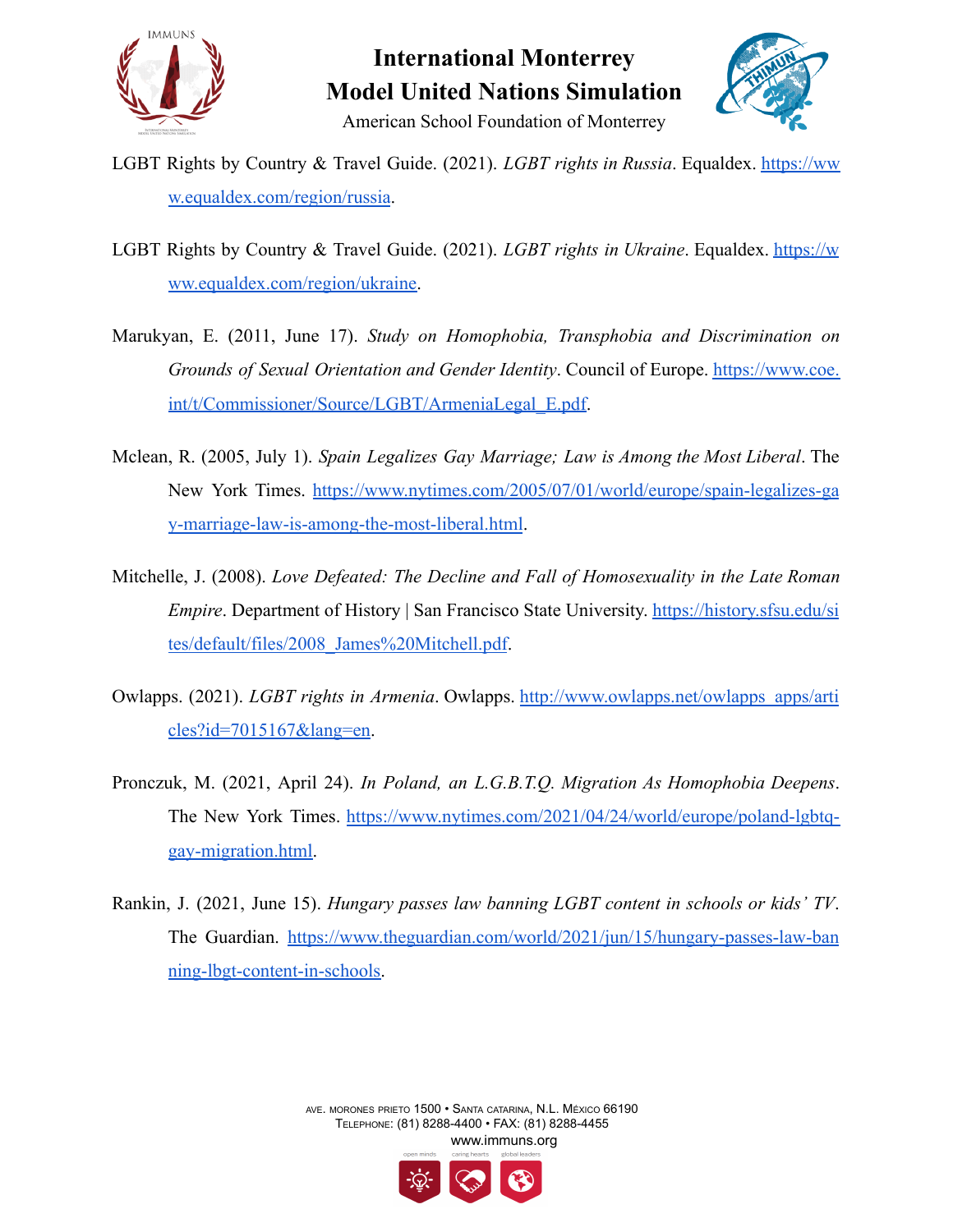



- Raza-Sheikh, Z. (2021, July 23). *Hungary prime minister Viktor Orbán to hold referendum on anti-LGBTQ+ Law*. GAY TIMES. [https://www.gaytimes.co.uk/life/hungarys-prime-minis](https://www.gaytimes.co.uk/life/hungarys-prime-minister-viktor-orban-to-hold-referendum-on-anti-lgbtq-law/) [ter-viktor-orban-to-hold-referendum-on-anti-lgbtq-law/](https://www.gaytimes.co.uk/life/hungarys-prime-minister-viktor-orban-to-hold-referendum-on-anti-lgbtq-law/)
- Richter, F. (2016, October 28). *Infographic: Europe's LGBT population mapped*. Statista Infographics. [https://www.statista.com/chart/6466/europes-lgbt-population-mapped/.](https://www.statista.com/chart/6466/europes-lgbt-population-mapped/)
- Roache, M. (2019, July 3). *Poland Is Holding Massive Pride Parades. But How Far Have LGBTQ Rights Really Come?* Time. <https://time.com/5619660/lgbt-rights-poland/>.
- Savage, R. (2021, March 16). *Pope Francis' LGBT+ views, as Vatican opposes same-sex blessings*. [https://www.reuters.com/article/us-vatican-lgbt-unions-idUSKBN2B82MN.](https://www.reuters.com/article/us-vatican-lgbt-unions-idUSKBN2B82MN)
- Schlagdenhauffen, R. (2020). *Gay rights and LGBTQI movements in Europe*. Digital Encyclopedia of European History. [https://ehne.fr/en/encyclopedia/themes/gender-and-eu](https://ehne.fr/en/encyclopedia/themes/gender-and-europe/demographic-transition-sexual-revolutions/gay-rights-and-lgbtqi-movements-in-europe) [rope/demographic-transition-sexual-revolutions/gay-rights-and-lgbtqi-movements-in-eur](https://ehne.fr/en/encyclopedia/themes/gender-and-europe/demographic-transition-sexual-revolutions/gay-rights-and-lgbtqi-movements-in-europe) [ope](https://ehne.fr/en/encyclopedia/themes/gender-and-europe/demographic-transition-sexual-revolutions/gay-rights-and-lgbtqi-movements-in-europe).
- Snijders, T. I. (n.d.). *Communist Poland's Hidden Queer history*. Iron Curtain Project. [https://ww](https://www.ironcurtainproject.eu/en/stories/its-amazing-how-well-mannered-that-right-wing-boy-is/communist-polands-hidden-queer-history/) [w.ironcurtainproject.eu/en/stories/its-amazing-how-well-mannered-that-right-wing-boy-is](https://www.ironcurtainproject.eu/en/stories/its-amazing-how-well-mannered-that-right-wing-boy-is/communist-polands-hidden-queer-history/) [/communist-polands-hidden-queer-history/.](https://www.ironcurtainproject.eu/en/stories/its-amazing-how-well-mannered-that-right-wing-boy-is/communist-polands-hidden-queer-history/)
- Spiegelhalter, D. (2015, April 5). *Is 10% of the population really gay?* The Guardian. [https://ww](https://www.theguardian.com/society/2015/apr/05/10-per-cent-population-gay-alfred-kinsey-statistics) [w.theguardian.com/society/2015/apr/05/10-per-cent-population-gay-alfred-kinsey-statisti](https://www.theguardian.com/society/2015/apr/05/10-per-cent-population-gay-alfred-kinsey-statistics) [cs.](https://www.theguardian.com/society/2015/apr/05/10-per-cent-population-gay-alfred-kinsey-statistics)
- Torres Reyes, A. (2015, July 2). *A decade after legalization, same-sex weddings make up less than 2% of total*. El País. [https://english.elpais.com/elpais/2015/07/02/inenglish/1435826](https://english.elpais.com/elpais/2015/07/02/inenglish/1435826279_516568.html) [279\\_516568.html](https://english.elpais.com/elpais/2015/07/02/inenglish/1435826279_516568.html).